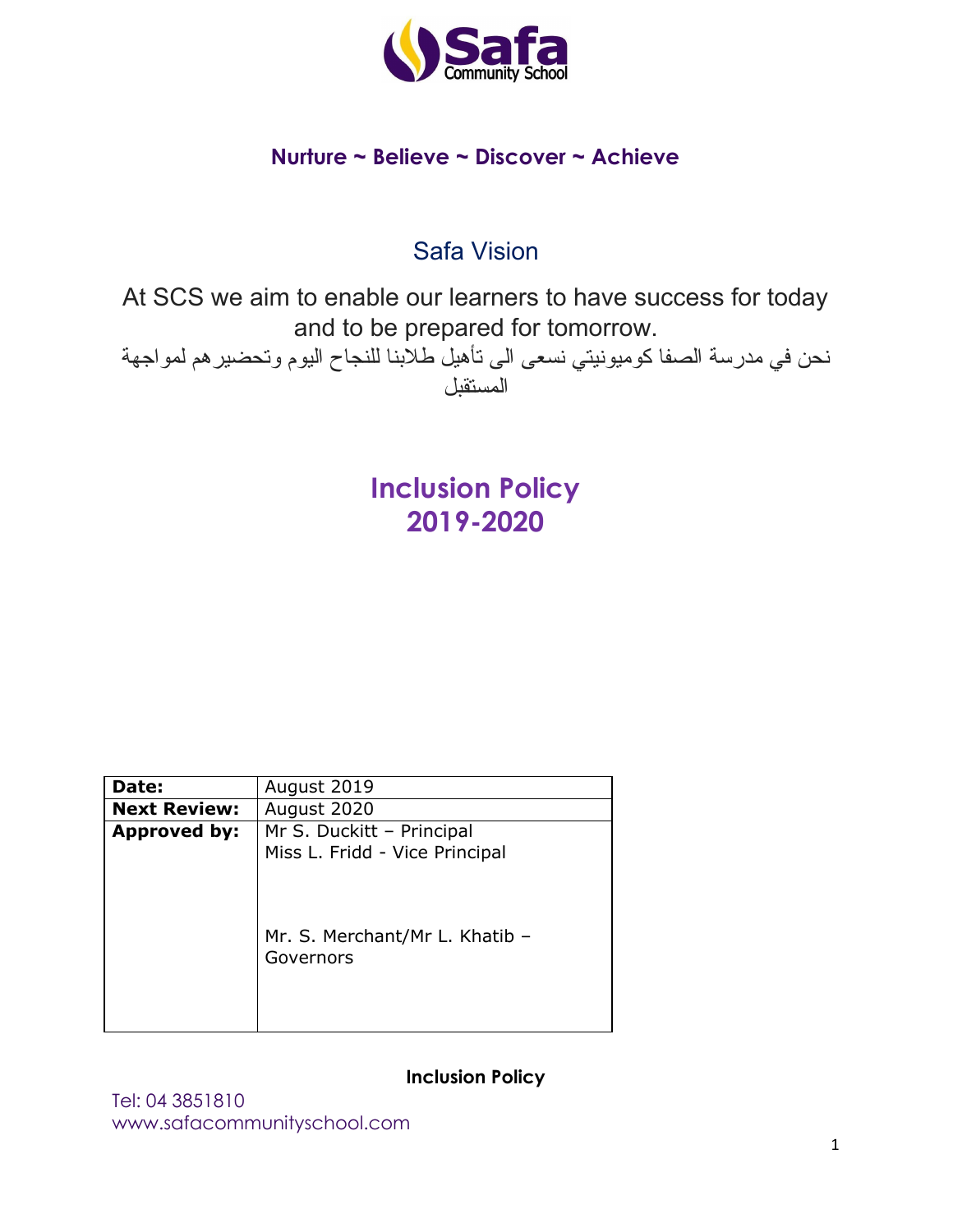

#### **Contents**

- **1. Related policies**
- **2. Definition of Inclusion**
- **3. Legislation**
- **4. Inclusion Responsibilities**
- **5. Admissions**
- **6. Identification and Assessment of Students**
- **7. Inclusion and the curriculum**
- **8. Teaching and Learning for Inclusion**
- **9. Modifications**
- **10. Inclusion in Public Examinations**
- **11. Parent Partnerships**
- **12. Medical Records**
- **13. Inclusion Support Team**
- **14. Raising Awareness of this Policy**

**Special Educational Needs**

- **15. Systems of Support**
- **15.1 The Principal**
- **15.2 The Assistant Principal Inclusion**
- **15.3 Inclusion Support Teacher**
- **15.4 Year Group Inclusion Champion**
- **15.5 Teachers/ Form Tutors/ Specialists**
- **15.6 Learning Support Assistants**
- **15.7 Parents**
- **15.8 Students**
- **15.9 The Role of the Achievement Centre**
- **16. Special Educational Needs and Disabilities**
- **16.1 How we Identify our SEND students'**
- **16.2 Waves**
- **16.3 SEND Register**
- **16.4 SEND Procedure**
- **16.5 KHDA Categories**
- **16.6 Record Keeping**
- **16.7 Meeting students' needs**
- **17. External Agencies**
- **Appendix 1 – Achievement Centre SEND Procedure**
- **Appendix 2 – Inclusion Team**
- **Appendix 4 - Inclusion Support Team**
- **Appendix 5 - Glossary**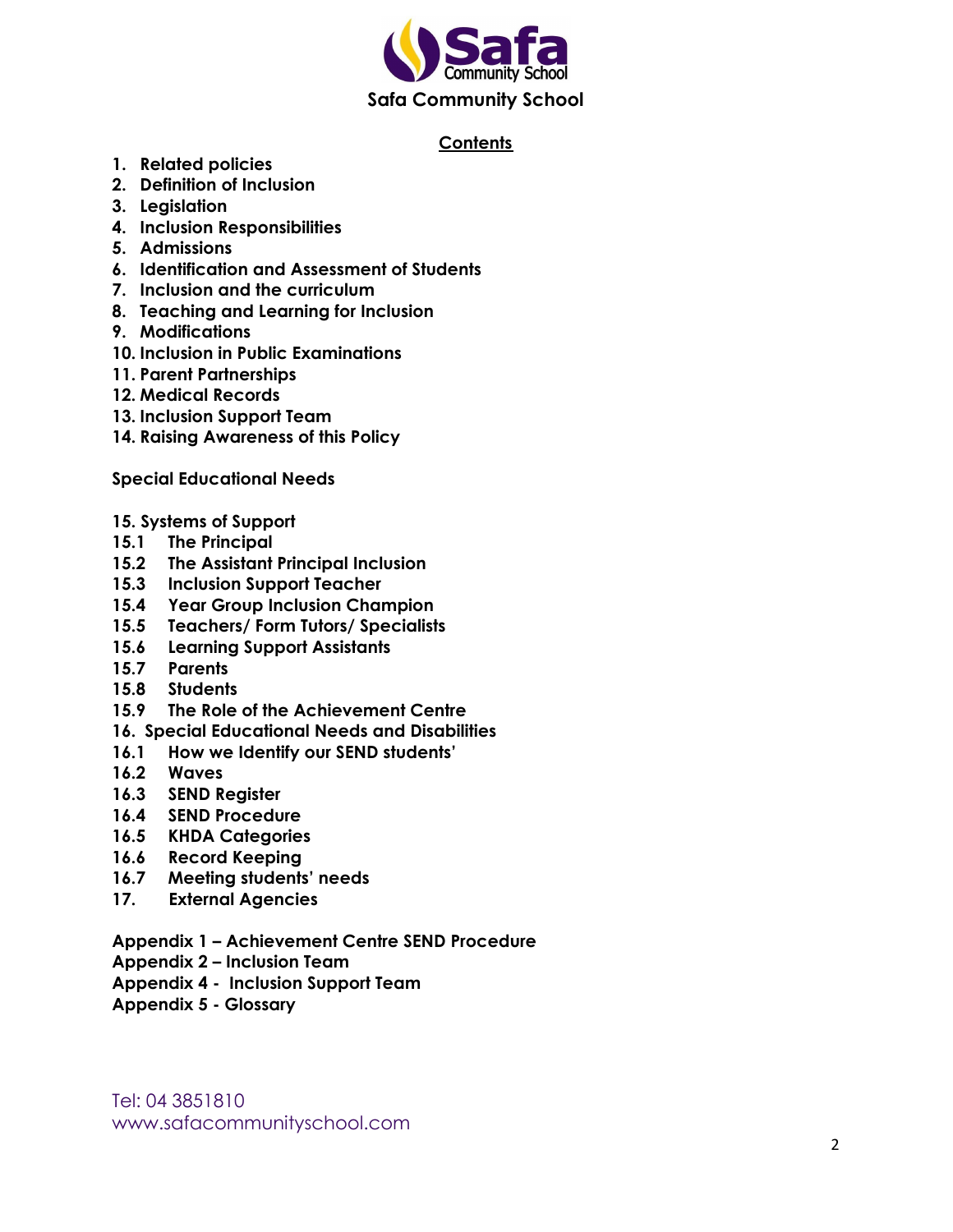

The purpose of this policy is to describe inclusive provision for all students at Safa Community School (SCS), in compliance with the Dubai Inclusive Education Policy Framework (2017), which outlines its purpose to:

#### **Every day, in every classroom, all students, including those identified as experiencing special educational needs and disabilities, will learn and achieve in a safe, supportive, engaging and appropriately challenging common learning environment. Within such a setting, their personal, social, emotional and academic needs are fully met.**

Dubai Inclusive Education Policy Framework 2017

Our belief is that every student has an entitlement to develop their talents, skills and be challenged to reach their full potential. Educational experiences are provided which develop students' achievements and recognise their individuality. Diversity is valued as a rich resource, which supports the learning of all. In this school, inclusion recognises a child's right to a broad, balanced, relevant and challenging curriculum, which is appropriate to their individual abilities, talents, and personal qualities. We are committed to giving each child at our school every opportunity to achieve the highest of standards, to foster an attitude of caring for learning and enabling the opportunity for every student to shine.

This policy helps to ensure that this happens for all students in our school regardless of disability, age, gender, ethnicity, attainment or background.

#### **1. Related Policies**

This policy provides an overview of inclusion at SCS and should be reviewed alongside the following:

- Admissions Policy
- Curriculum Policy
- Medical Policy
- Assessment Policy
- Behaviour Policy
- Teaching and Learning
- **MAGT Policy**

#### **2. Definitions of Inclusion** (see MAGT policy)

The UAE Inspection Framework (p117) defines a **special educational need**, as 'Educational needs that are different from those of the majority of students, and which arise from the impact of a disability or recognised disorder'.

Students with Special Educational Needs also includes those with: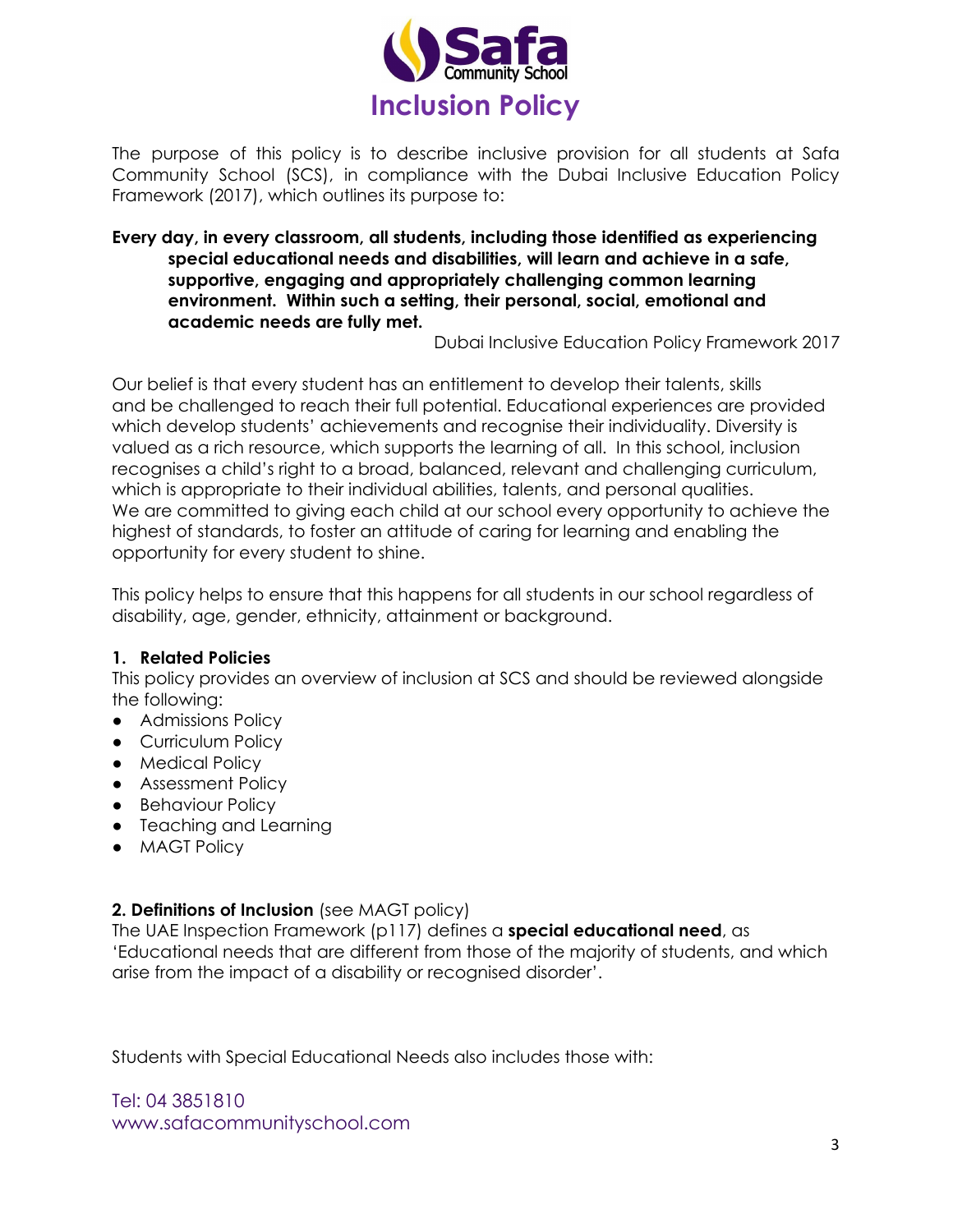

- **Disabled students**: students who have a disability which prevents or hinders them from making use of education facilities or accessing the curriculum
- Students with a **medical** condition
- **Gifted students**: students whose academic potential and/or attainment is extremely high
- **Talented students**: students who are talented in non-academic subjects
- Students that have had a **turbulent** school path have had several changes or curriculums.

## **2. Legislation**

This policy is fully compliant with the **Dubai Inclusive Education Framework (2017)**, in addition to the following legislation:

- **Dubai Law 2/2014:** Inclusion is an ongoing process that celebrates diversity and involves the identification and minimising of barriers to learning and participation that might be experienced by any students, irrespective of age, ability, gender, disability, race, ethnicity, language and social background, and the maximising of resources to reduce these barriers. Dubai aims, "To protect the rights of people with disabilities in the emirate of Dubai".
- **Federal Law 29/2006:** Regarding the rights of Individuals with Special Needs, the law stipulates that "Special needs in themselves are not an obstruction to joining or getting admission into an educational institution, no matter whether it is a public or private institution". This law shows the great compassion and concern that our leaders have for the needs of others and their belief that equal access to a quality education will help individuals with special needs develop to their full potential.

Inclusion is at the heart of the school and, as such, the school complies with the following articles from *Executive Council Resolution No.(2) of 2017 – Regulating Private Schools in the Emirate of Dubai*, to:

- **Article 4 (14):** Establish the conditions, rules, and standards that are required to facilitate the enrolment and integration of Students with disabilities in Private Schools.
- **Article 13 (16):** Treat its Students equitably and not discriminate against them on grounds of nationality,
- race, gender, religion, social class, or special educational needs of Students with disabilities.
- **Article 13 (17):** Admit Students with disabilities in accordance with the terms of its Educational Permit, the rules adopted by the KHDA, and the relevant legislation in force.
- **Article 13 (19):** Provide all supplies required for conducting the Educational activity, including devices,

equipment, furniture, and other supplies which the KHDA deems necessary, such as the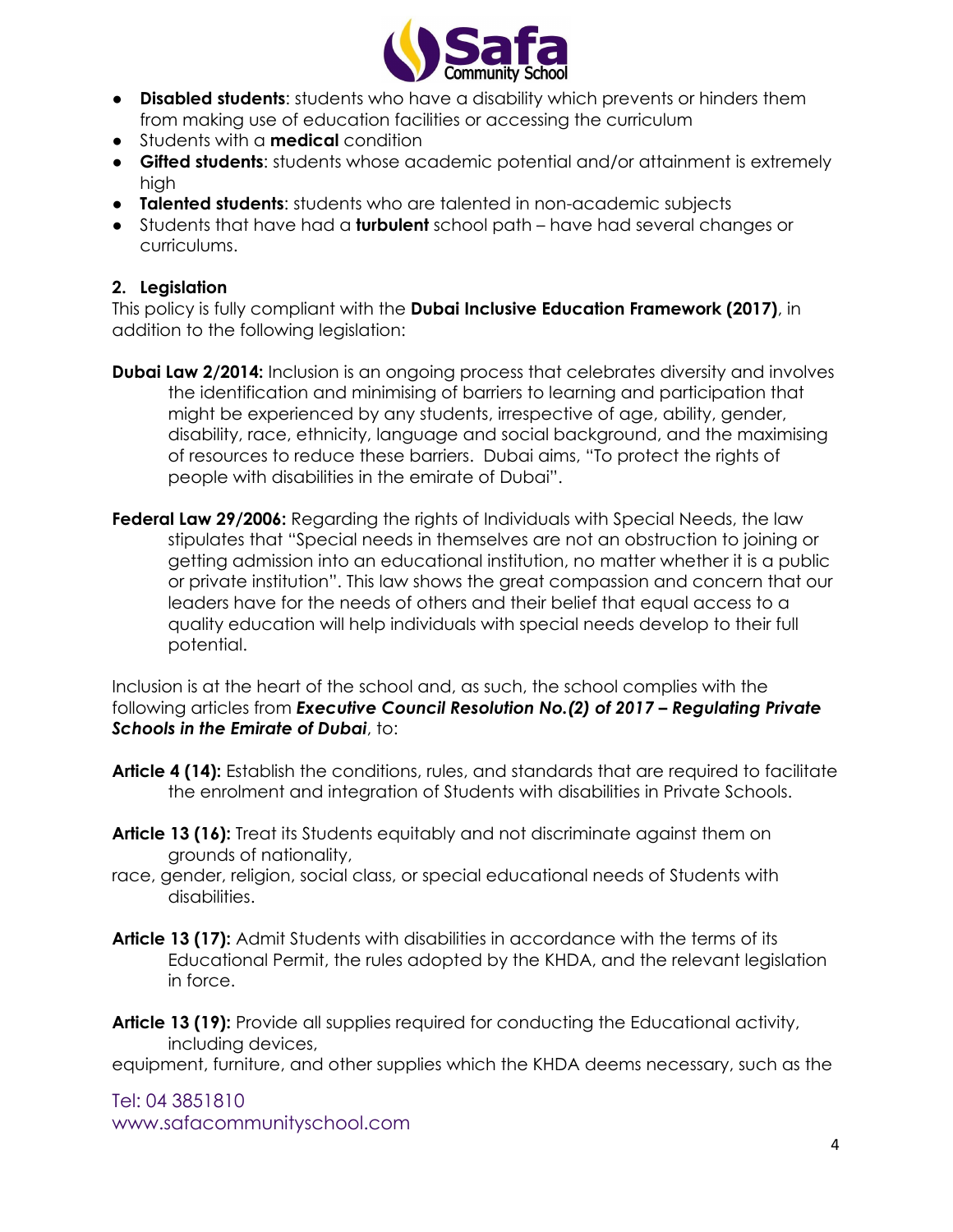

supplies required by Students with disabilities.

**Article 23 (4):** Provide a special needs friendly environment and academic programmes appropriate for Students with disabilities in accordance with the rules and conditions determined by the KHDA and the concerned Government Entities in this respect.

#### **3. Inclusion Responsibilities**

The school has a commitment to its students and staff to provide an enabling environment and inclusive culture, which celebrates diversity. This means the equality of opportunity must be a reality for all. We make this a reality through the attention we make to the different groups of children throughout our school. The school promotes:

- For all children to have access to a broad, balanced curriculum and to all experiences and activities provided by the school.
- To identify and celebrate the strengths of all children and with sensitive support to address their weaknesses.
- To raise the self-esteem of all children, especially those who come to us with negative feelings about themselves and their abilities.
- To identify students with Special Educational Needs (Students of Determination) as early as possible on entry to our school.
- To keep parents fully informed of their child's progress and attainment.
- To involve children as much as possible in evaluating their progress, setting targets, and making decisions about their future provision and support.

#### **5. Admissions** (see Admissions Policy)

SCS treats all applications equally and admits students with a range of Special Educational Needs, as evidenced by the SEND register, which is monitored regularly.

Applicants will undergo our standard assessment process (if appropriate) and depending on their needs we may request some additional assessments or invite the student to spend some time in the classroom. Access is also considered in the admission of a student.

#### **6. The Identification and Assessment of Students** (see Assessment, Recording and Reporting Policy)

At SCS all students are baselined on arrival in each year group and then assessed every 6 weeks to establish progress. This is used to identify students who may be at risk and if the students fall into one of the following categories additional provision will be put into place.

- 1. Students of determination (those with special educational needs and/or disabilities)
- 2. More Able, Gifted and Talented students (MAGT)
- 3. English Language Learners: Students with a level of English language that prevents them fully accessing the National Curriculum (ELL)

#### **7. Inclusion and the Curriculum** (see MAGT policy)

All children deserve to have their achievements recognised and the school's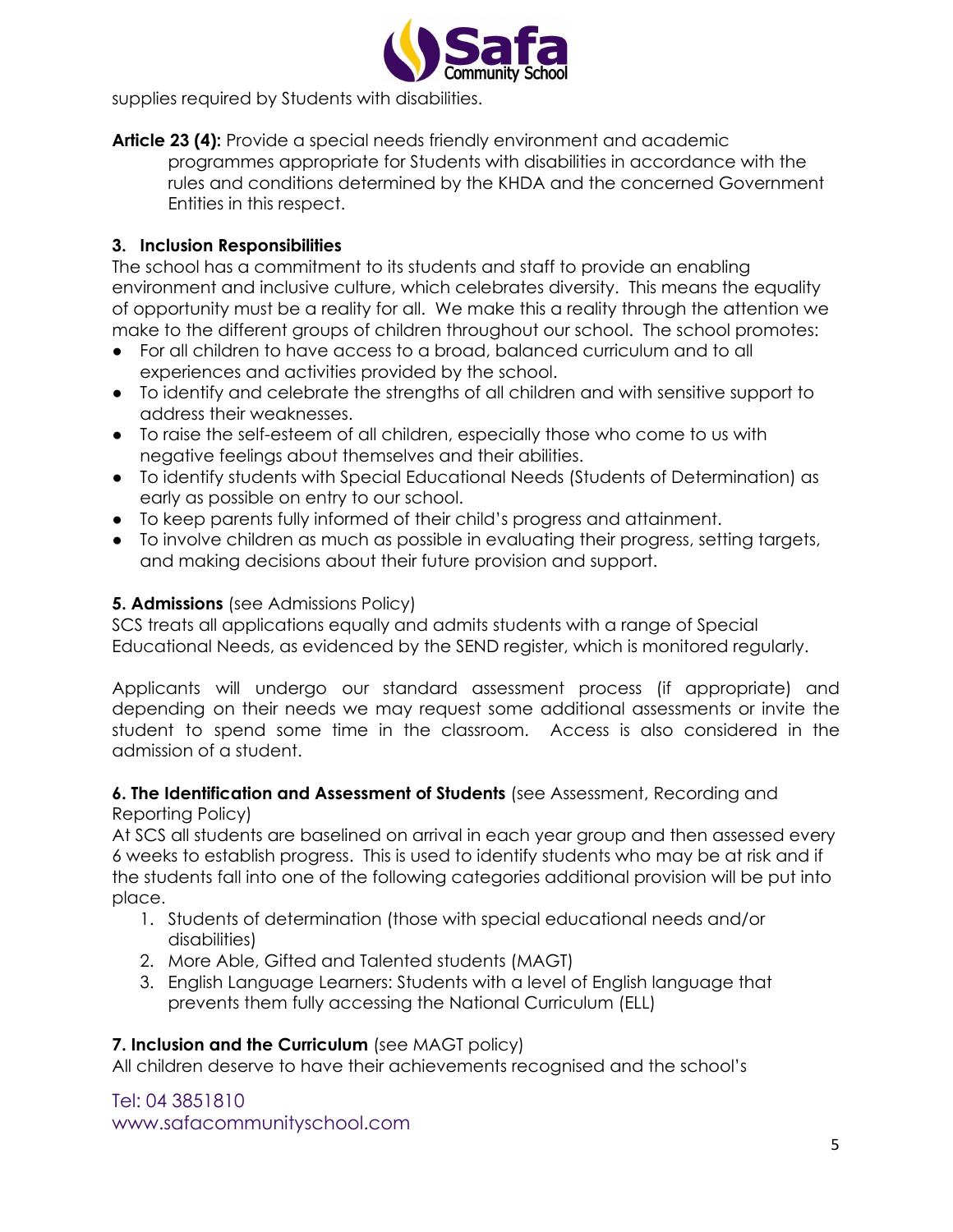

Inclusive ethos celebrates this. Underachieving students are identified as early as possible through admissions, teacher or parent's referral and the use of assessment data.

## **8. Teaching and Learning for Inclusion** (see Teaching and Learning Policy)

The school offers a continuum of provision to meet the diversity of students' needs. Teachers are supported to continuously develop an inclusive environment. This is facilitated in many ways, for example, Inclusion walks, classroom observations, mentoring, inclusion support team and CPD.

## **9. Modifications**

The class teacher is the lead professional and holds accountability of all children in their classroom. Additional support to ensure that the child meets their true potential could look like the following:

- 1. Modification of the curriculum
- 2. Modification of the environment
- 3. Personalised provision
- 4. Booster Groups
- 5. Extension Groups

## **10. Inclusion in Public Examinations**

The school is a recognised Examination Board for UK Examination Boards, and thus complies with UK Equality Legislation. The school ensures that:

- A qualified specialist assessor is available on site
- **●** Access Arrangements are available for students with special needs, disabilities or temporary injuries to access the examination, meeting the needs of the student without affecting the integrity of the assessment.
- Where appropriate, the curriculum will be modified to enable the student to access the examination.
- Additional support provided during examinations can take the form of: extra time, reader, scribe and assistive technology. Evidence of the students 'usual way of working' is held on file.

## **11. Parent Partnership**

The knowledge, views and first-hand experience parents have regarding their children is valued for the contribution it makes to their child's education. Parents are seen as partners in the educational process. All parents are welcome to contact the Assistant Principal: Inclusion Champion if they have any concerns with their child's inclusive educational provision. Parents are also encouraged to keep in regular contact with the school regarding their child's progress. Coffee mornings and parent information sessions are held regularly throughout the year.

## **12. Medical Records** (see Medical Policy)

Some students have reports/records from medical/health professionals. These are held by the School Nurse who passes on any relevant information to teachers. We recognise that some children's needs are medical and/or social and may link to SEND.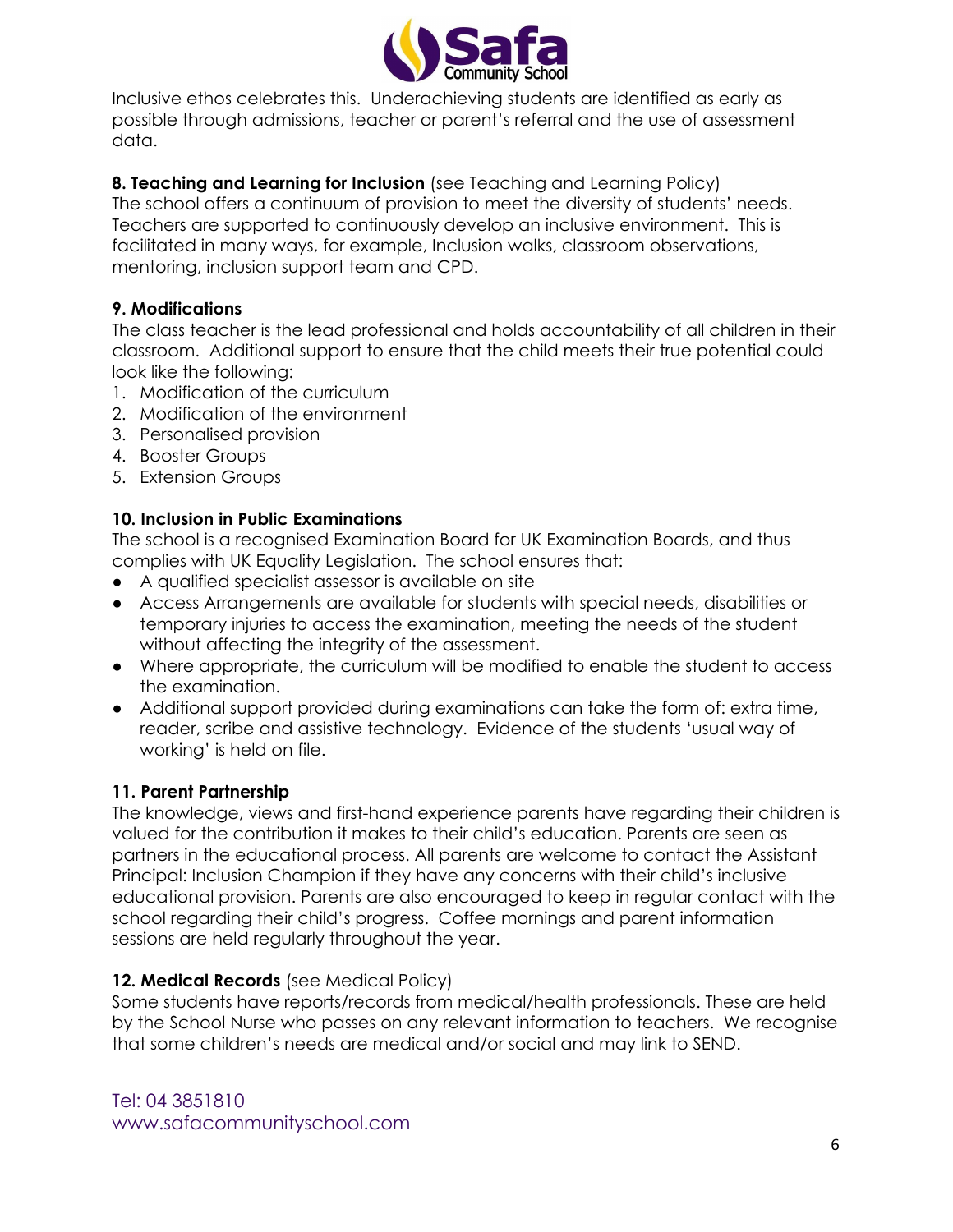

#### **13. Inclusion Support Team** (See Appendix 6)

The school has an Inclusion Support Team consisting of representatives from:

- School Principal
- Inclusion Governor
- Inclusion Champion
- Heads of Department
- SEND Teacher
- Learning Support Assistant
- Parent Representative

#### **14. Raising Awareness of this Policy**

We will raise awareness of this policy via:

- The Class teacher's blue folder
- The school website
- The Staff Handbook
- Meetings with parents such as introductory, transition, parent-teacher consultations and periodic curriculum workshops
- Staff CPD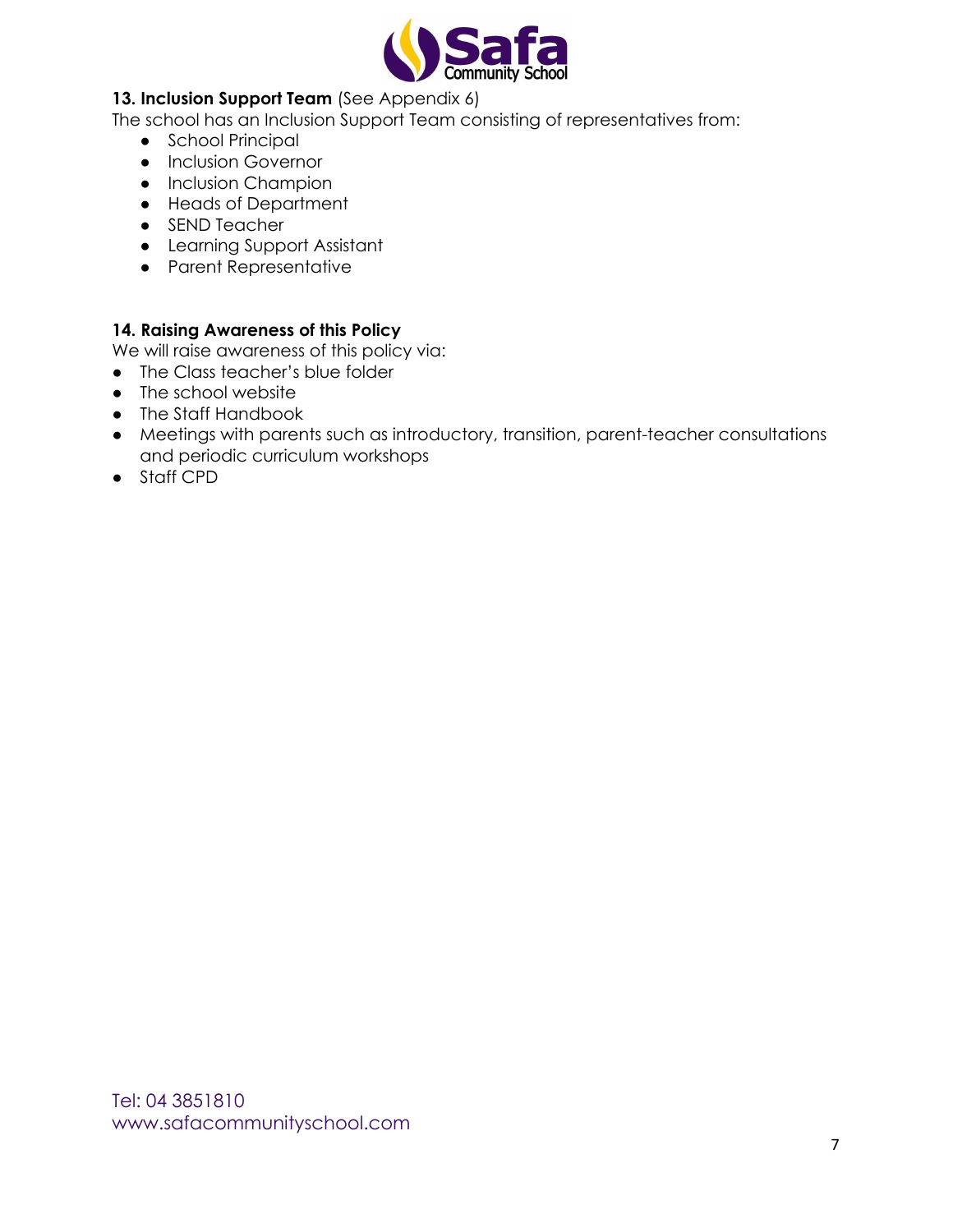

# **Special Educational Needs**

#### **15. Systems of support**

#### **15.1 Role of the Principal**

The Principal will:

- Have overall responsibility for Inclusion in the school
- Provide accredited curriculum pathway options for students who are idenitfied as experiencing SEND
- Establish an Inclusion Support Team and ensure that its members provide: coaching and support to teachers; have regular minuted meetings; appropriately assign the learning support assistants; and develop partnerships with external providers
- Monitor the effectiveness of this policy

## **15.2 Role of the Assistant Principal: Inclusion Champion**

The Assistant Principal: Inclusion Champion will:

- Establish learning environments that encourage and support the active involvement and inclusion of every student - physically, academically, socially, emotionally and culturally
- Develop and implement an inclusive education improvement plan
- Ensure each teachers/educational staff are trained in inclusive education techniques
- Ensure that collaboration and team-work are consistently practiced and that staff meet regularly to discuss the progress of individual students as well as to discuss teaching methods, instructional procedures and innovative teaching strategies
- Make inclusion support teachers (IST) and learning support assistants (LSA) available to the school team to assist classroom teachers in providing effective instruction to students with diverse learning needs including those who experience SEND
- Establish and operate collaborative problem solving processes and approaches with teachers to identify and deal with problems and challenges that emerge for students
- Encourage and support parent/family participation in the education process and ensure that they have every opportunity to contribute to student success
- Conducting specialised assessments to establish barriers to learning and suitable Exam Access Arrangements
- To develop and nurture the ethos of Inclusion within the school
- To ensure that all teaching staff are aware of the SEND policy, where to find information and how to implement strategies
- To develop a SEND CPD programme
- To work with the school Registrar in the admission of new students

## **15.3 Role of the Inclusion Support Teachers**

- To support and work alongside teachers and specialists in their inclusive practice
- To observe, assess and identify special educational needs
- To assist with the development and implementation of IEPs

Tel: 04 3851810

www.safacommunityschool.com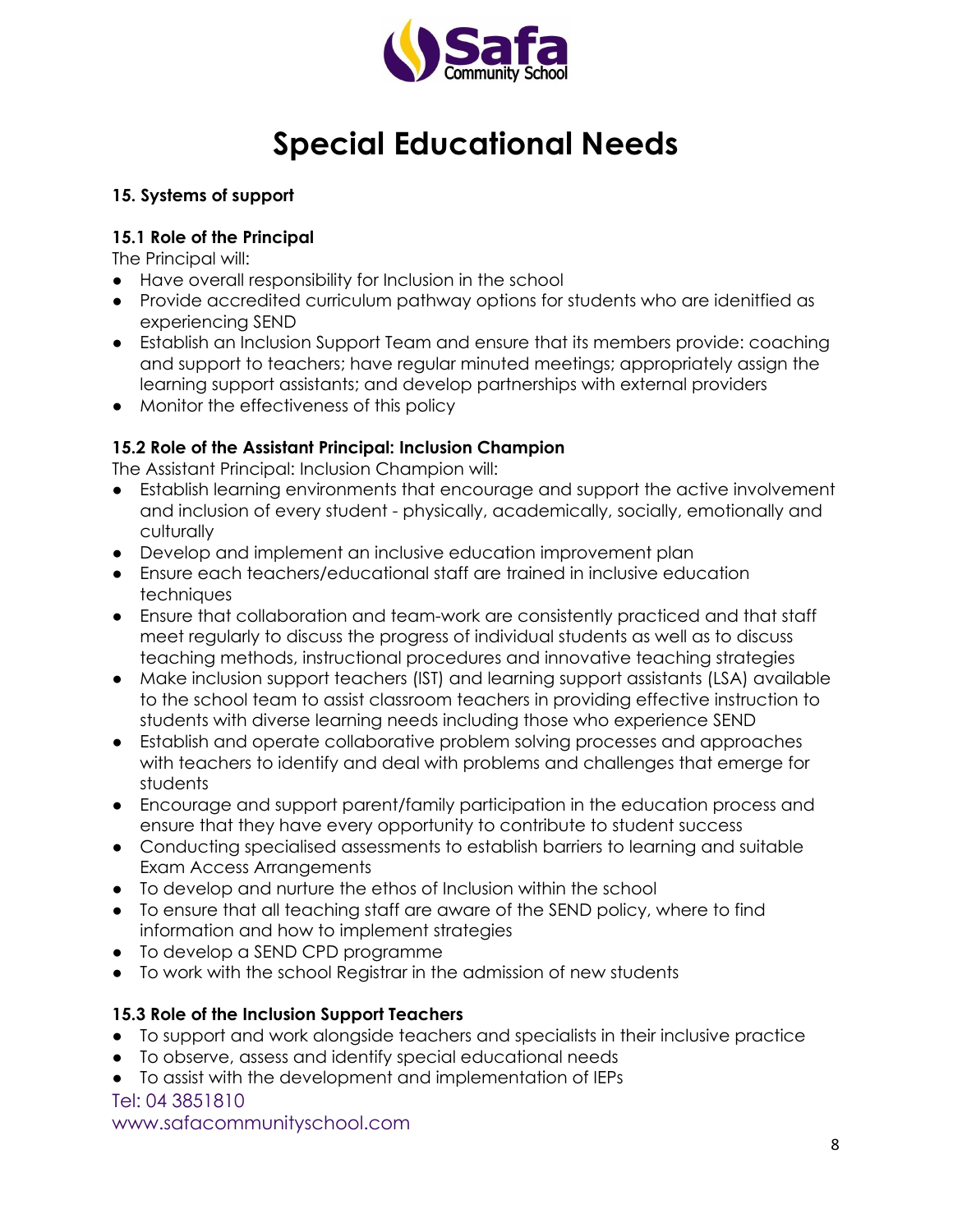

- To facilitate collaborative meetings to promote the development of IEPs
- To provide additional intervention for Level 2 and 3 students of determination to support them to close the gap
- Be aware of and up to date on current students of determination and their **requirements**
- To work collaboratively with in-school specialists to promote student learning, development and wellbeing
- Follow through in the implementation of strategies recommended by therapists
- To develop a working relationship with students of determination to raise self-esteem and promote metacognition

## **15.4 Role of Year Group Inclusion Champions**

These to include:

- To serve as a role model, coach and professional mentor
- Class visits and review of student profiles to inform teachers goal setting
- Identify key strategies that address student needs and barriers to learning
- To support student engagement and participation by targeting key: teaching strategies, interventions, learning objectives, curriculum adaptions and modifications, differentiated questioning and tasks
- Modelling best practice
- Collaborative reflection

## **15.5 Role of Class Teachers/Form Tutors/Specialists**

These to include:

- Teachers are held to account for the progress and attainment for all the children in their care.
- Working with a collabortaive team: parents, inclusion team, LSAs and specialists
- Planning to meet the student's needs within the context of their normal class planning/differentiation including the use of Teaching Assistants
- Providing a learning environment that meets the differing needs of their class
- Working with the student, within the class context, to help them achieve their targets
- Developing and Implementing IEPs with the support of Learning Support staff where appropriate
- Keeping parents/carers informed of student progress and keeping a record of this
- Involving the student in setting targets and reviewing progress
- Be aware of and up to date on current students of determination and their requirements
- Follow through in the implementation of strategies recommended by therapists or Learning Support staff
- To follow SEND procedure and raise concerns where necessary

## **15.6 Role of Learning Support Assistants**

These to include:

- To work in collaboration with the classroom teacher so that students of determination are successfully included along with their peers
- To provide individual support to a specific student
- Work on differentiated activities with groups of students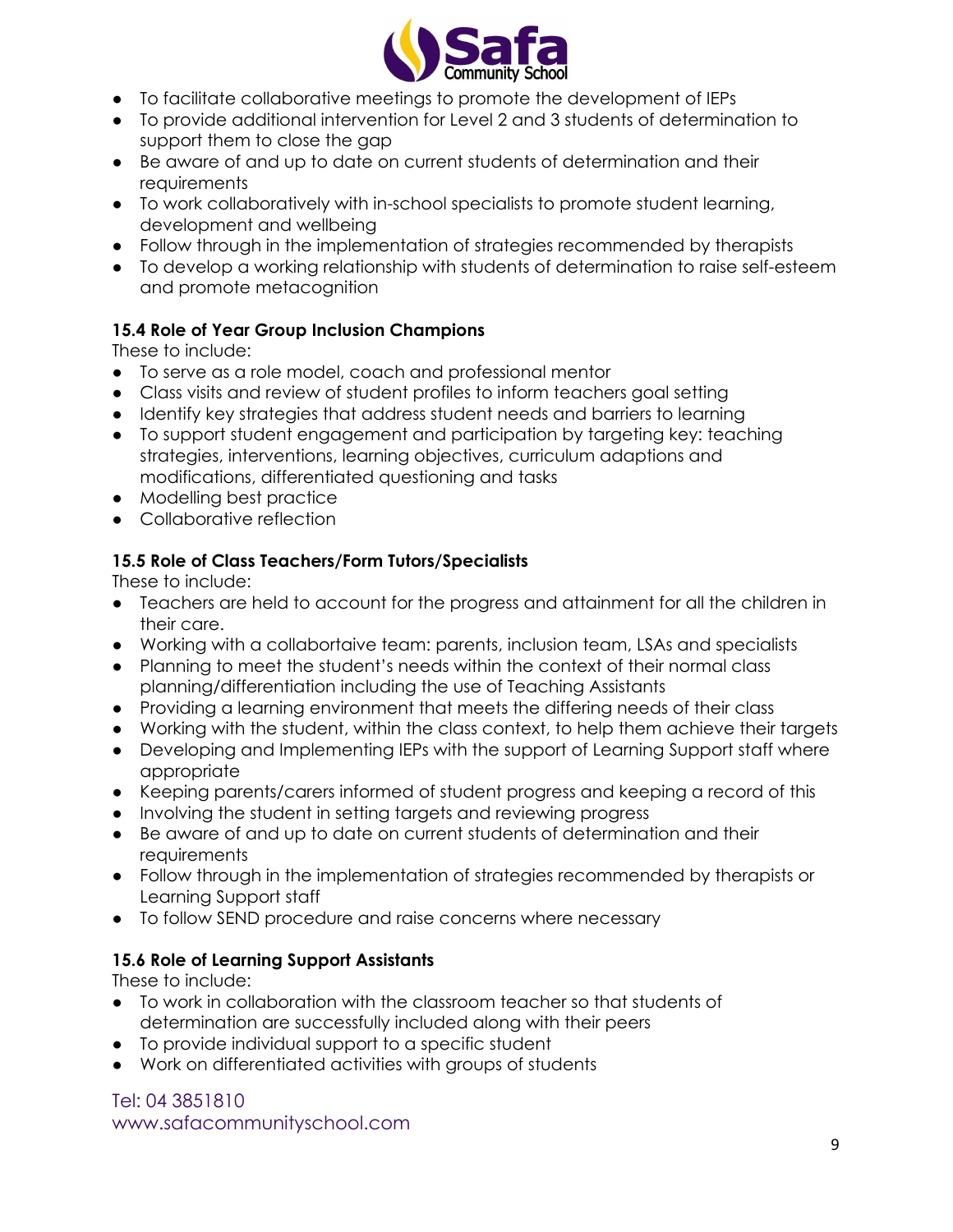

- liaising with the leader of provision for students of determination
- developing students social/ emotional skills
- working with teachers to monitor the progress of students
- Supporting intervention or therpay sessions
- Supporting independence via prompt fade

#### **15.7 Role and Rights of Parents**

A partnership with the parents of students of determination is vital, so that we can fully support each student and their family.

Parents and carers are given the opportunity to be involved in many aspects of their child's education. Class teachers, alongside Learning Support staff, have the responsibility to invite parents/carers to discuss their child's progress, the targets the student is working towards, and the support the student is receiving.

#### **15.8 Role of Students**

Teachers set targets for all students and take measures to ensure students are involved in understanding their targets a11nd how they can achieve them. Students of determination are no different: they may be in a group with a common target, or they may have individual targets. Learning Support teachers work closely with class teachers in their year group or phase to ensure IEP targets link to, and support, class based targets, where possible. Learning Support teachers work on meta cognition with students to ensure the student understands the next steps in their learning and how they can achieve their targets.

#### **15.9 Role of the Achievement Centre**

The Achievement Centre (launched September 2017) is a partnership between Safa Community School and Kidsfirst Medical Centre. The partnership provides additional complimentary support, in the form of occupational therapy, speech therapy and counselling, for SCS students. Students are offered group sessions in blocks of six or ten weeks. This is in addition to standard, paid for 1:1 sessions that parents arrange directly with Kidsfirst.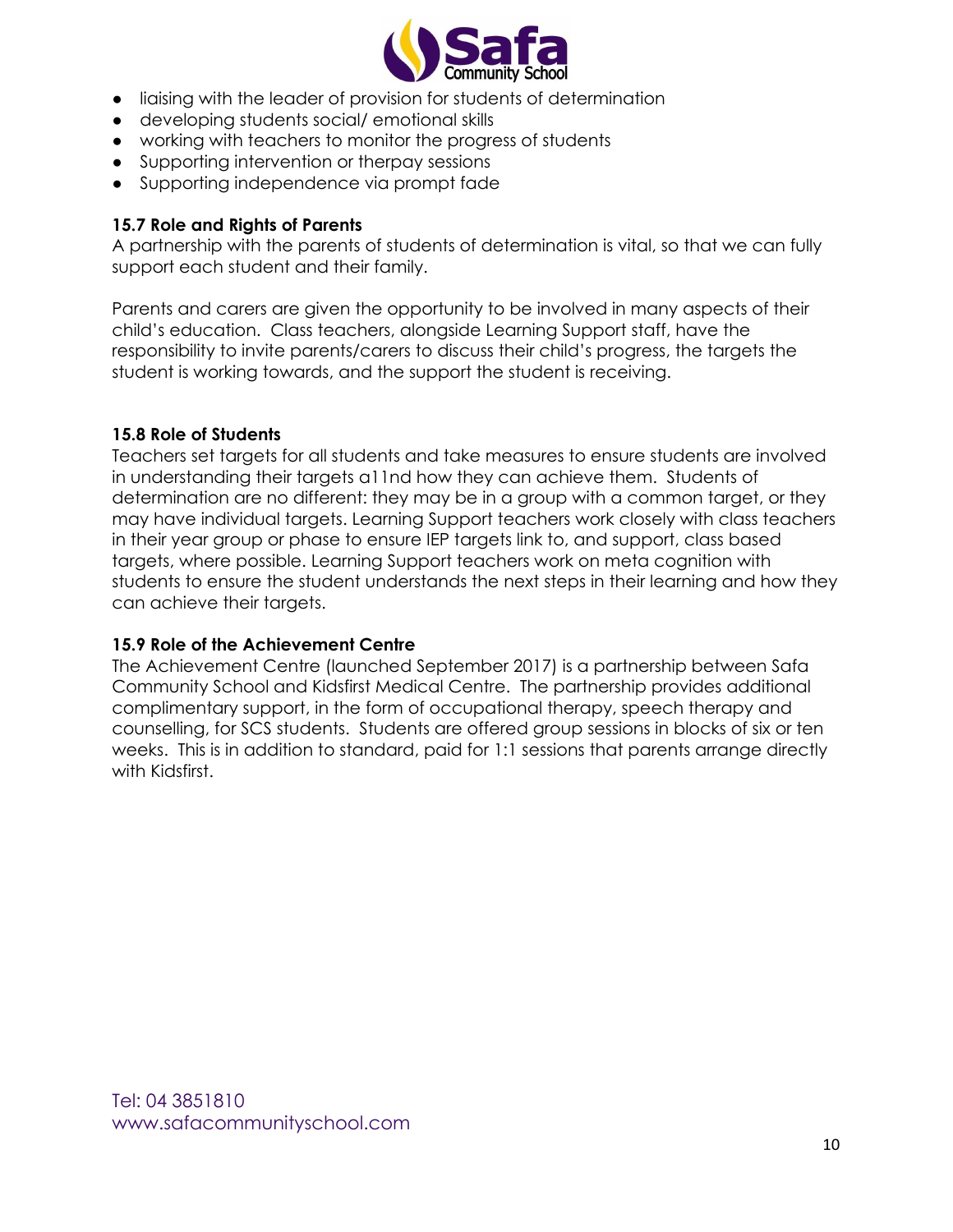

## **16.Special Educational Needs & Disabilities (SEND) Overview**

SCS has an ethos which promotes the inclusion of students and establishes the long term direction for Special Educational Needs and Disability (SEND). It is a whole-school approach with a focus on inclusive practice and removing barriers to learning, meeting each student's individual needs following the guidelines of the School Inspection Framework 2016 -2017.

#### **Schools must develop their internal capacities to identify and remove barriers that restrict the achievements and educational experience of students with SEND.**

UAE School Inspection Framework 2016 – 2017.

The Assistant Principal: Inclusion (SENDCo.) is Nadine Hutchinson.

#### **16.1 How we Identify our Students of Determination**

The appropriate identification of the needs of students with special educational needs and disabilities is the first step in developing quality provision and support. Careful consideration is given to which procedures are used and why.

The flowchart in appendix 1 provides a framework for the SEND procedure. Once identified, students are observed by an Inclusion Support Teacher. Additional assessments are then used to help provide as much information as possible so that interventions can be 'well matched'.

Although the school follow the 'social' model of identification and intervention, in some cases it is necessary to involve external specialists so that children can be supported to learn strategies that can enable them to compensate for areas that they find difficult; barriers to learning that prevent them from achieving their full potential. When external specialists become involved, they are invited into school and take part in the IEP process, so that everyone involved in the child's welfare becomes part of an effective, collaborative Inclusion Support Team.

| Common barriers to learning            | <b>Categories of disability</b>                                                                                                                                                                                                 |  |
|----------------------------------------|---------------------------------------------------------------------------------------------------------------------------------------------------------------------------------------------------------------------------------|--|
|                                        | (aligned with the UAE unified categorisation of disability)                                                                                                                                                                     |  |
| <b>Cognition and learning</b>          | Intellectual disability ( <sup>1</sup> including Intellectual disability - unspecified)<br>1.<br>Specific learning disorders<br>2.<br>Multiple disabilities<br>3.<br>Developmental delay (younger than five years of age)<br>4. |  |
| <b>Communication and interaction</b>   | Communication disorders<br>5.<br>Autism spectrum disorders<br>6.                                                                                                                                                                |  |
| Social, emotional and mental<br>health | 7. Attention Deficit Hyper Activity disorder<br>8. Psycho - emotional disorders.                                                                                                                                                |  |
| Physical, sensory and medical          | Sensory impairment<br>9.<br>Deaf-blind disability<br>10.<br>Physical disability<br>11.<br>12. <sup>2</sup> Chronic or acute medical conditions                                                                                  |  |

KHDA identify four main areas of need:

At SCS we adopt the wellbeing model in our approach to SEND. We recognise the nature and impact of the difficulties that students experience and are proactive in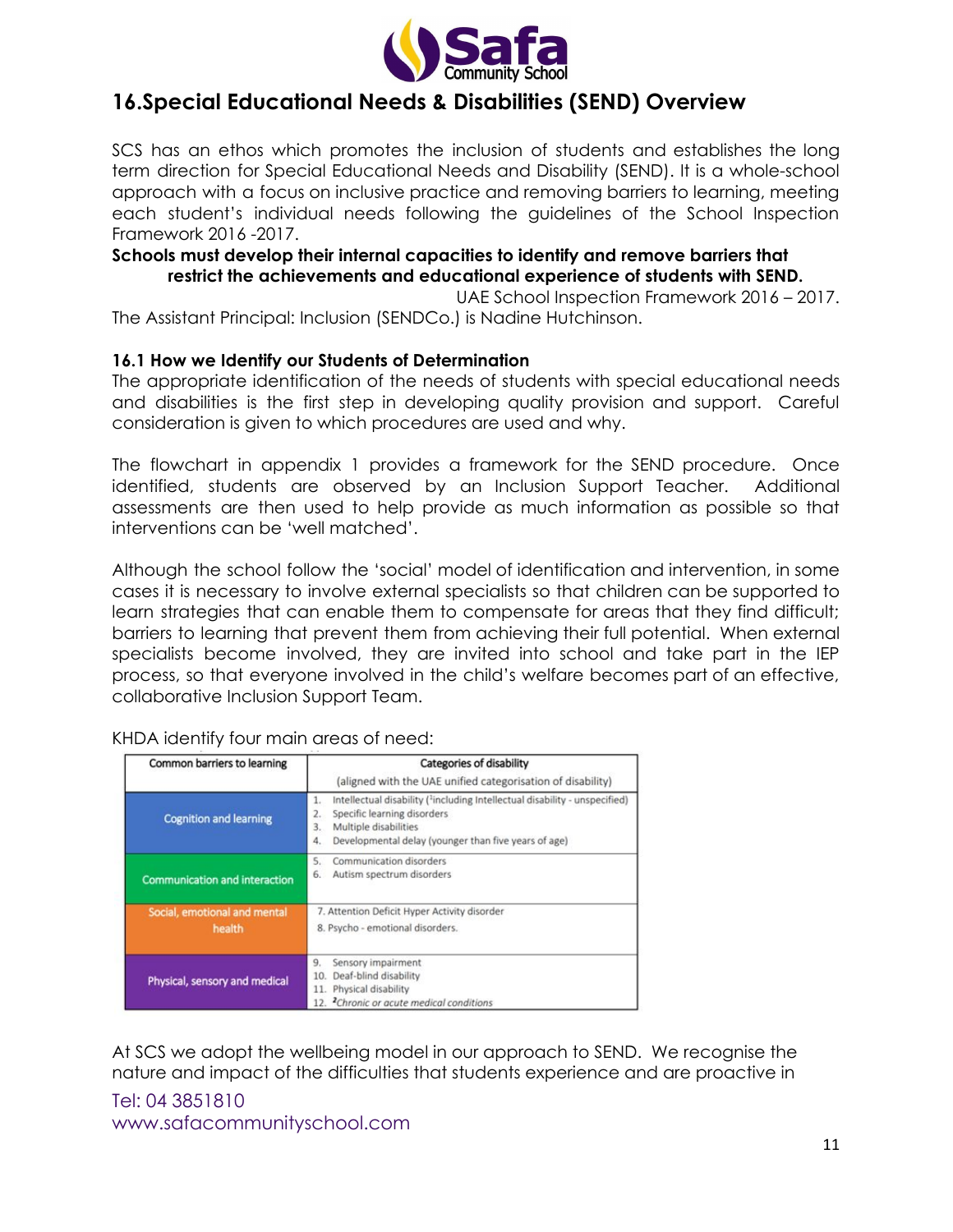

identifying and minimising the physical, attitudinal, communication and social barriers that restrict student achievements. We recognise that when children have a strong school identity and emotional resilience, they are better prepared for future education and life.

Students must not be regarded as having a learning difficulty solely because the language or form of language of their home is different from the language in which they will be taught.

#### **16.2 Graduated Response**

**Level 1 'Concern'** Students will be identified and assessed as to their barrier to learning by means of informal teacher observation and assessment, analysis of relevant tracker, GL/CAT4 data, information from parents/carers and individual diagnostic assessments. Data from all assessments can be found in the individual student's electronic files.

When a class teacher or the SENDCo identifies a child with barriers to learning the class teacher is expected to provide, along with high quality first teaching, well matched interventions that are additional to those provided as part of the school's usual differentiated curriculum offer and strategies (Level 1). Students receiving additional classroom support will be flagged as a 'Concern'.

#### **Level 2**

The triggers for Level 2 could be that, despite receiving an individualised programme and/or concentrated support, the child:

- Continues to make little or no progress in specific areas over a timed period
- Continues working at National Curriculum levels substantially below that expected of children of a similar age
- Continues to have difficulty in developing literacy and mathematics skills
- Has emotional or behavioural difficulties which substantially and regularly interfere with the child's own learning or that of the class group, despite having an individualised behaviour management programme
- Has sensory or physical needs, and requires additional specialist equipment or regular advice or visits by a specialist service
- Has ongoing communication or interaction difficulties that impede the development of social relationships and cause substantial barriers to learning

The class teacher will:

- Provide the SENDCo with evidence
- Discuss with the student's parents/carers the SENDCo's involvement
- Liaise with the SENDCo, parents/carers and students to plan and implement an IEP
- Make sure that the IEP records only strategies additional to or different from the normally differentiated curriculum
- Review the student's progress termly with the SENCo/parents/student.

The SENDCo will: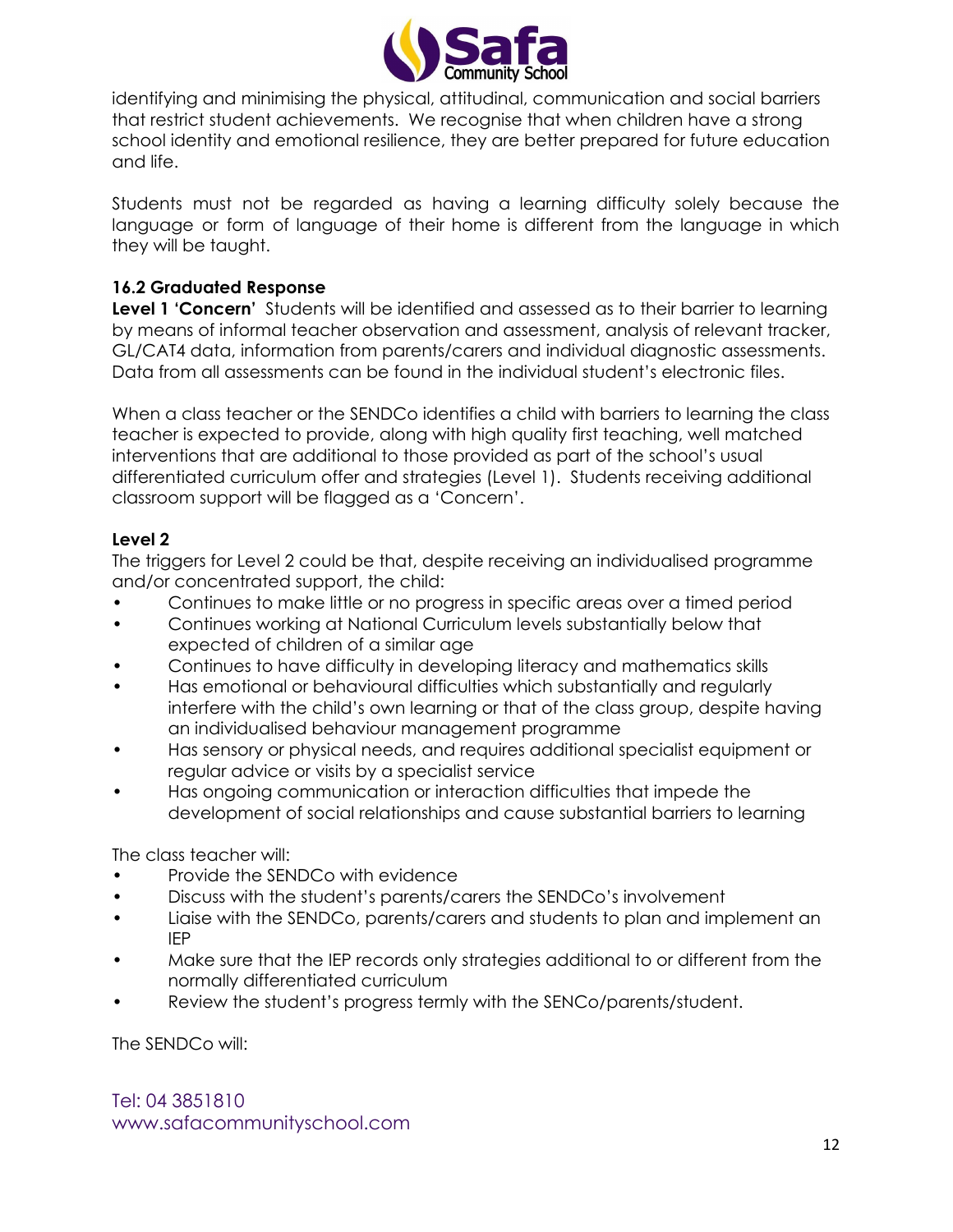

- Collate all the relevant records and any information from parents, and conduct further assessments to highlight strengths and difficulties
- Decide with class teacher and parents/carers an IEP with targets and strategies
- Support the class teacher with suitable interventions to use within the classroom setting
- Support the student either within the classroom or through an intervention programme
- Arrange review meetings termly, with all involved with the student

## **Level 3**

Level 3 will be initiated when the student requires specific 1:1 intervention, in order to make progress.

The class teacher will:

- Discuss situation with parents/carers, student and SENDCo. at review meeting
- Collect any relevant information such as IEPs, assessment results, observation feedback, specialist assessments and reports
- Plan a new IEP with the SEN SENDCo./SEN specialist, parents/carers and student, agreeing targets and strategies
- Monitor and support the student's LSA

The SENDCo will:

- Liaise with class teacher and LSA and make sure advice and support are available
- Work with specialists, core subject teacher(s), parents and students to decide on new IEP targets and strategies
- Arrange review of the IEP with all involved with the student
- Monitor and evaluate the effectiveness of the LSA and provide direction and support where necessary

## **16.3 Inclusion Register**

A register of all Students of Determination will be kept. The purpose of the register is to ensure that all staff working with students have access to up to date information about students so they can take steps to meet each student's needs effectively.

## **16.4 SEND Procedure**

The following SEND procedure will be adhered to: See Appendix 3.

## **16.5 KHDA Categories**

Students on level 2 and 3 are placed in a category of SEND as specified by the KHDA: this is indicated on the SEND register. See Appendix 4.

## **16.6 Record Keeping**

Students on level 2 and 3 receiving support from the Inclusion team will have an Individual Education Plan. The IEP is planned with the class teacher and shared with parents and the student. The IEP will link to the student's class based individual targets where possible. Progress towards the IEP targets will be monitored regularly by the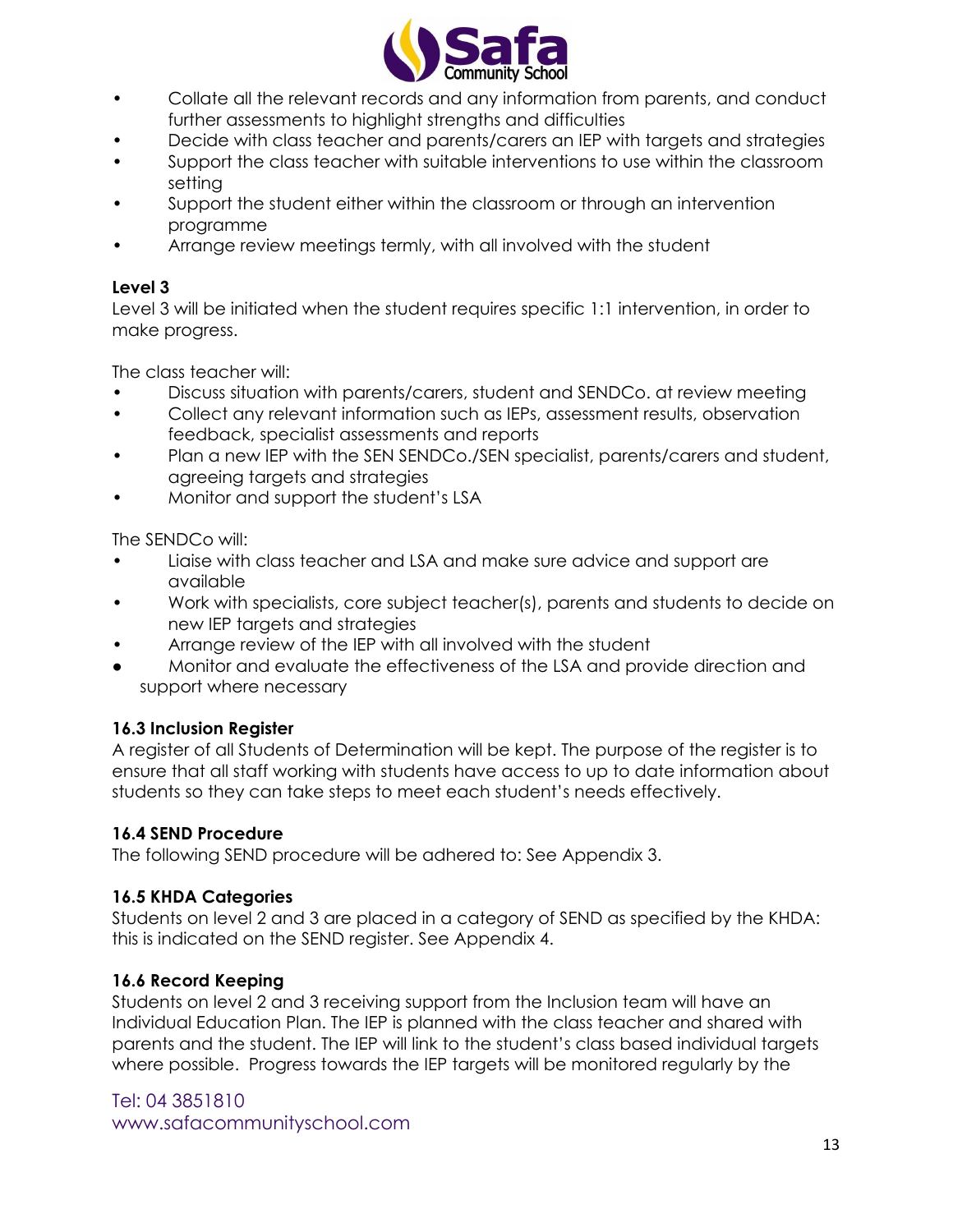

Learning Support teacher, the student and class teacher. Formal meetings with the parent/carer to review the IEP will take place termly.

Outside Agency reports e.g. Educational Psychologist, Occupational Therapist, Speech and Language Therapist are kept on record.

Teachers have access to the student records for the students they teach and should not copy, print or share these records as they are confidential.

Edukey Provision Mapping is an online storage of all student plans: IEP, MAGT, Emirati and pastoral, and interventions running across the school. All teachers have access to student plans and provisions. IEPs and provisions are reviewed at the end of each term to identify impact and inform next steps.

## **16.7 Meeting Student Needs**

**Lavel 1**: Teachers will meet a whole variety of needs in their class. They will plan and teach work appropriate to move students on to the next step in their learning. This will also be the case for students on the Inclusion register. Every child is entitled to good inclusive quality first teaching.

**Level 2**: students who have been identified through assessment data, whose progress and attainment is below expected, which have not made the expected progress despite previous targeted intervention. Targeted intervention is delivered by the Inclusion team.

**Level 3**: students who are progressing at a much slower rate than expected and who are attaining at a much lower level are likely to need Wave 3 support: this is often (although not always) individual teaching sessions delivered by a member of the Inclusion Team. All students with a personal LSA will be included as level 3. With level 3 support the student should be able to make good individual progress although they may not close the attainment gap with their peers.

## **17.External Agencies**

The school has close links with several external support specialists:

Kidsfirst - offer Speech and Language, Occupational Therapy and other health services. When a child is identified as possibly needing additional specialist support, Kidsfirst offer parents a 15 minute free observation of their child during school hours. The results of the informal observation are shared with the parents and school team. It is the parents choice to enter into a contract with Kidsfirst.

BeMe - a BCBA (behavior specialist) is in school one day each week to support students with behavioral needs. This school funded support is available to all students experiencing behavioural difficulties that impact learning. The BCBA is also available for home visits.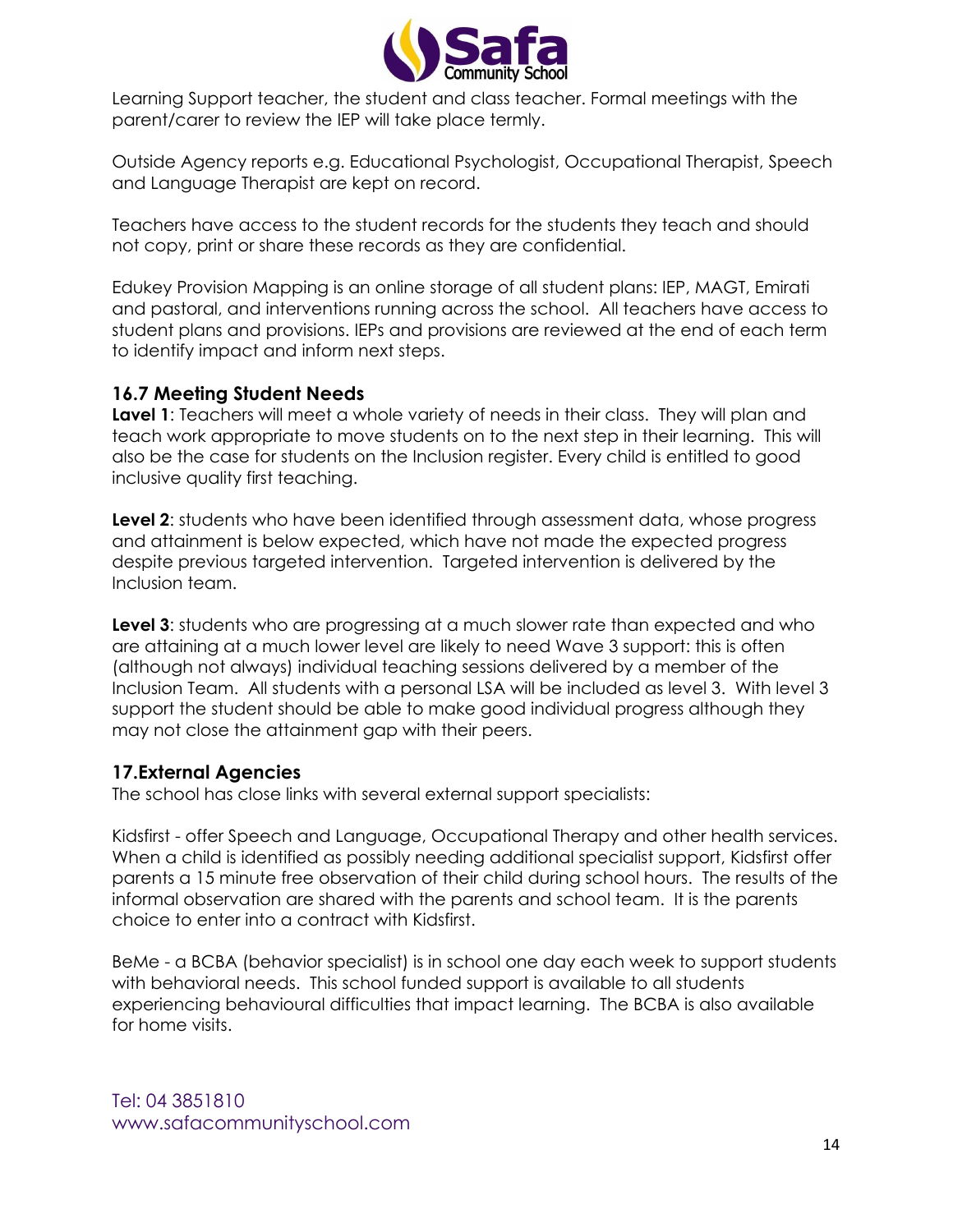

When a child needs input from a variety of specialists it is in the children's best interest to have a collaborative approach. Meetings that include external specialists will be called if necessary. All IEPs are shared via Edukey with the student's parents, teachers, Inclusion team and external specialists. All parties are able to comment on the student's targets.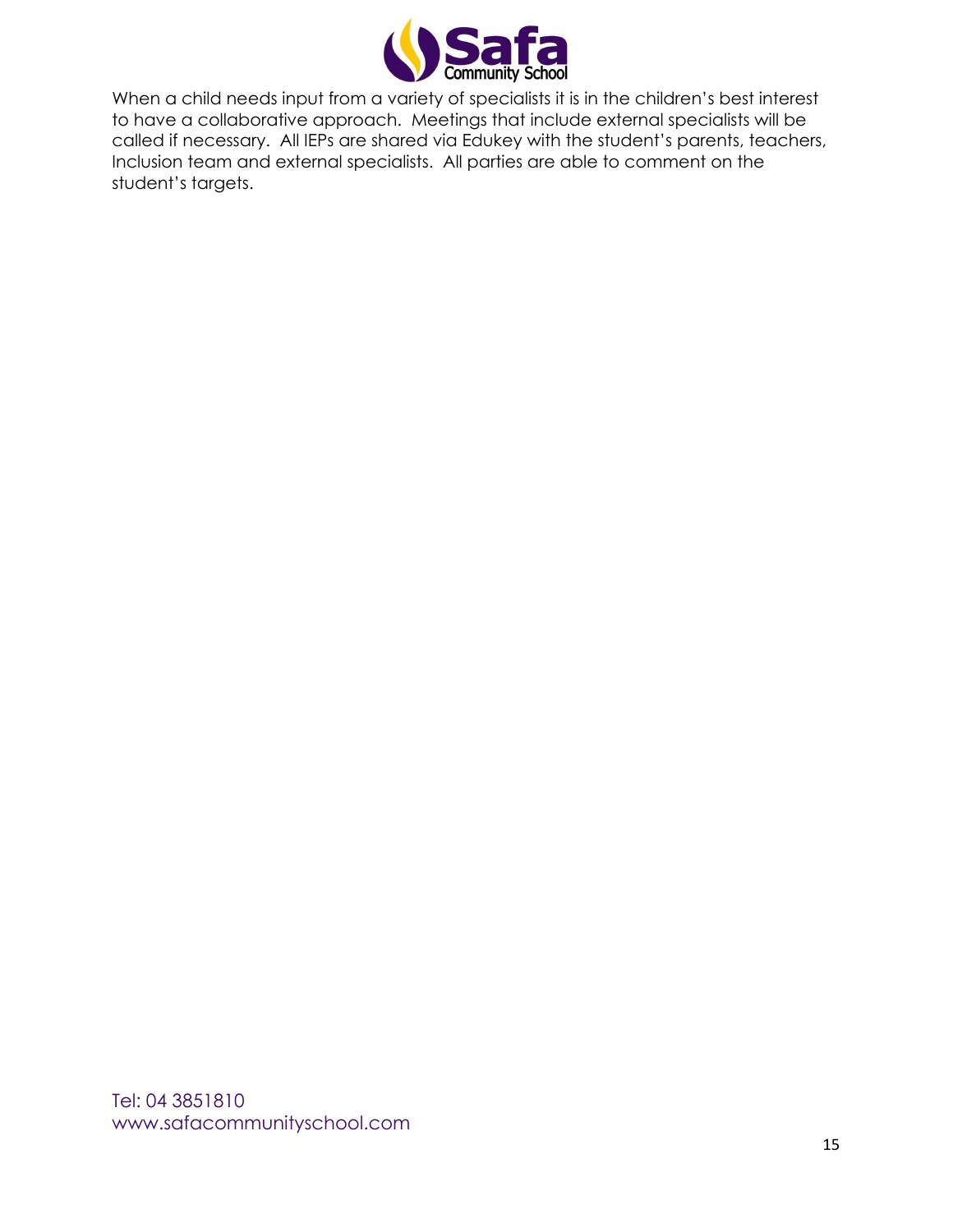

## **Appendix 1: Inclusion Procedure**



**Appendix 2: Learning Support Specialists** Tel: 04 3851810 www.safacommunityschool.com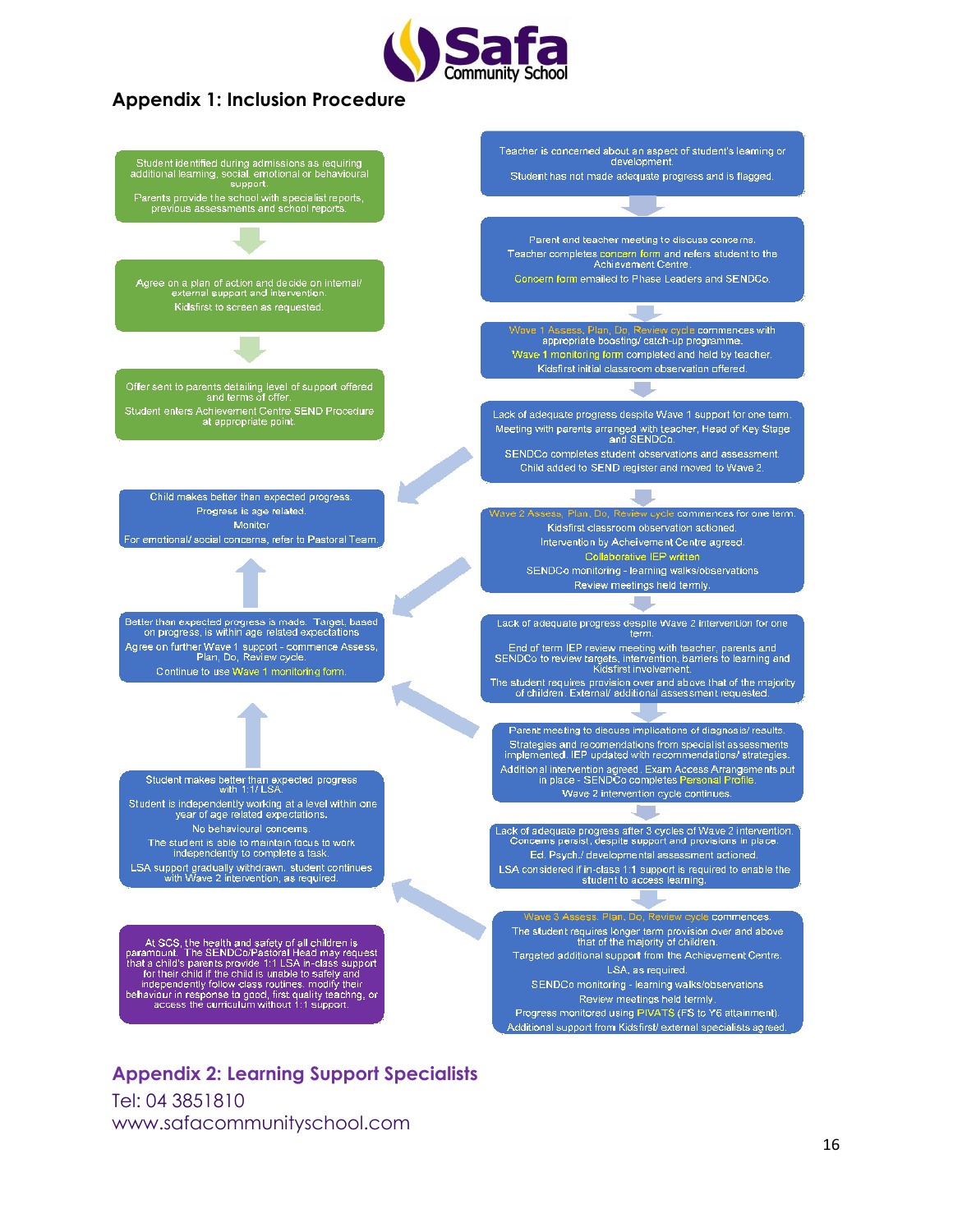

| <b>Name</b>                | Qualification                                                                                                                                                         | Experience                                                                                                                                                                                                                                                                                          |  |  |
|----------------------------|-----------------------------------------------------------------------------------------------------------------------------------------------------------------------|-----------------------------------------------------------------------------------------------------------------------------------------------------------------------------------------------------------------------------------------------------------------------------------------------------|--|--|
| Nadine<br>Hutchinson       | BSc Science (Hons),<br>PGCE Primary Education,<br>CPT3 - CCET & Exam Access,<br>Certificate in Dyslexia.                                                              | 3 years UK<br>1 year supply UAE<br>7 Years SENDCO                                                                                                                                                                                                                                                   |  |  |
| Primary                    |                                                                                                                                                                       |                                                                                                                                                                                                                                                                                                     |  |  |
| Bethan<br>Williams         | BSc Psychology (Hons)<br><b>PGCE Primary</b><br>Diploma in SEN                                                                                                        | 13 years teaching experience in Primary and Secondary<br>Head of Psychology, PHSE, Teacher of English, Head of<br>Assessment and Monitoring Data, SEND, Catch Up Literacy Level<br>two Trainer<br>NSPCC Child Protection, OLEVI Outstanding Teacher, Mindfulness<br>Coach, Middle Leadership course |  |  |
| Samantha<br><b>Drewett</b> | NASENCo (National Award for<br>SEN Coordination), PGCE<br>Primary, BSc Social Sciences,<br>Level 2 Understanding Autism,<br>Level 2 Attachment in the Early<br>Years. | 6 years as a Class Teacher, 8 years working with children (TA and<br>SEND 1:1 support), 2 years SENDCo in London, 2 years SEND TA<br>line manager.                                                                                                                                                  |  |  |
| Nicola<br>Anderson         | <b>BSocSci, PG Dip Marketing</b><br>Management, PGCE Primary                                                                                                          | 8 Years Primary Class Teacher<br>4 years Learning Support                                                                                                                                                                                                                                           |  |  |
| Bianca de<br>Graaff        | Tourism & Hospitality, RBT<br>Credential, ABA therapist, Level<br>3 SEND diploma<br>Level 3 Child psychology<br>diploma ongoing                                       | 3 years LSA, 3 years ABA, Therapist, 2 year RBT, 2 year Head LSA                                                                                                                                                                                                                                    |  |  |
| Mary Horn                  | Diploma of Primary Education.<br>Further Diploma in Education:<br>Special Educational needs                                                                           | 12 years class teaching in Primary school in South Africa. 8 Years<br>school principal of a nursery in South Africa. 1 Year small group<br>teaching: specialised skills.                                                                                                                            |  |  |
| Katherine<br>Atsma         | Social care in the community<br>Currently Studying online SEND<br>Diploma Course                                                                                      | 12 Years SEND TA                                                                                                                                                                                                                                                                                    |  |  |
| Kerry<br>Thompson          | Foundation degree for teaching<br>assistants. BA in Educational<br>Studies. Ongoing: Level 3 SEND<br>diploma                                                          | Teaching Assistant 10 years from Y2-13 working 1:1, groups or<br>class.<br>Ran school reading programme, assessing and implementing<br>targeted support.                                                                                                                                            |  |  |
| Julie<br>Adriaensen        | Bachelor of orthopedagogy<br>Social agogic work Life<br>coaching                                                                                                      | 2 years nursery teacher, 2 year SEN support, 1 year LSA                                                                                                                                                                                                                                             |  |  |
| Jennifer<br>Allan          | <b>BSc(Hons) Environmental</b><br>Biology, 13 years in Hospitality<br>Management.                                                                                     | 4 years TA-FS2-year 3                                                                                                                                                                                                                                                                               |  |  |
| <b>Elaine Cook</b>         | Bachelor of Early Education                                                                                                                                           | 5 years as a classroom teacher                                                                                                                                                                                                                                                                      |  |  |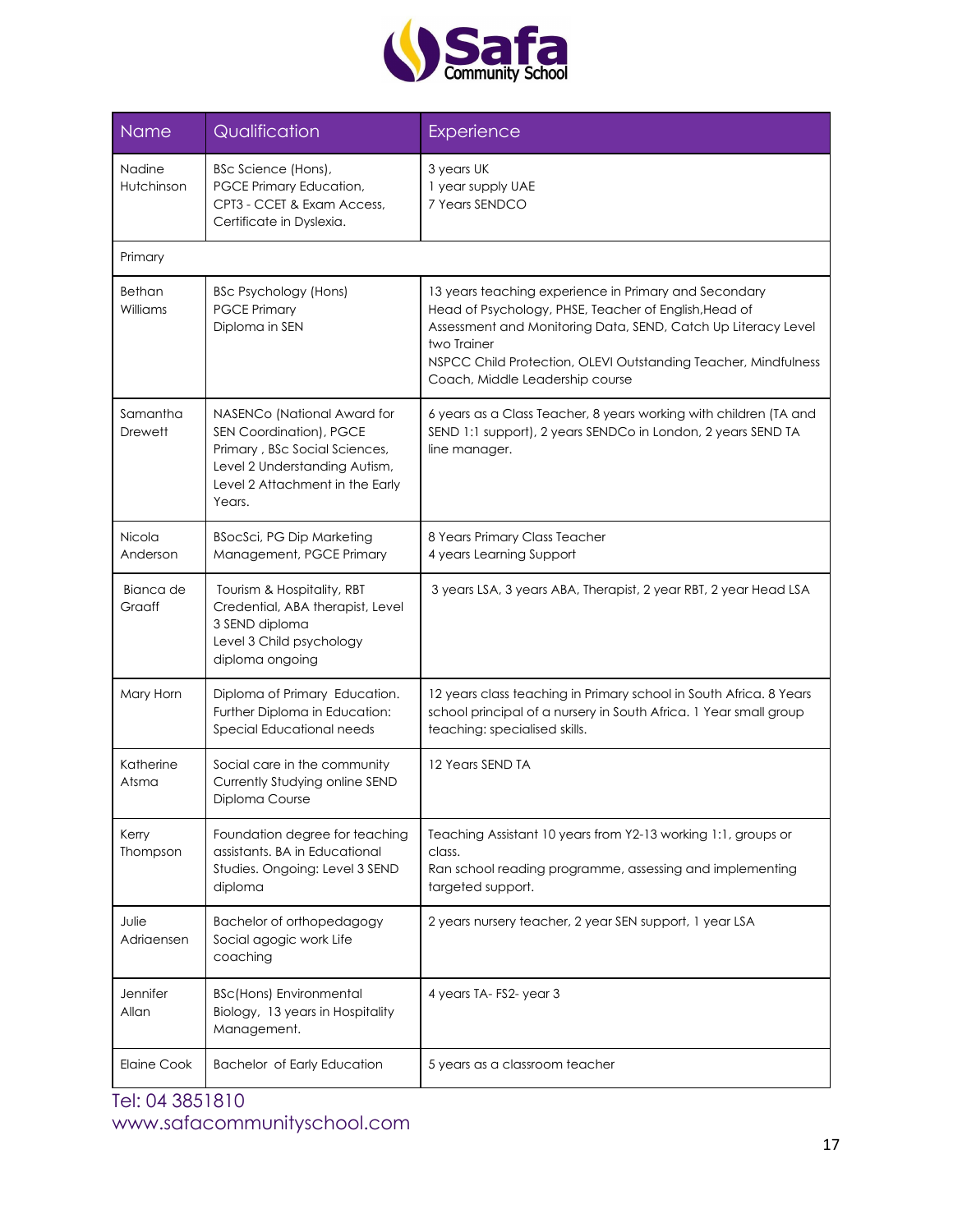

|                             | DOING A Uk -L5 Diploma<br><b>Education Training</b>                                                                                                                  | 4 years as Team leader for FS1 - FS2, TA grade 1                                                                                            |
|-----------------------------|----------------------------------------------------------------------------------------------------------------------------------------------------------------------|---------------------------------------------------------------------------------------------------------------------------------------------|
| Ceri Hannon                 | BA History (Hons), PGCE<br>Secondary History, Middle<br>Leadership Programme                                                                                         | 3 years UK and 6 years UAE teaching experience from Key stage<br>$2$ to 5.<br>Subject leader: History and Humanities Head of Year 7 and 10. |
| Secondary                   |                                                                                                                                                                      |                                                                                                                                             |
| Sharon<br>MacGowan          | PGCE Secondary Education.<br>Certificate in Dyslexia. TEFAL<br>Certificate. English teacher<br>NASENCo (National Award for<br>SEN Coordination) applied &<br>ongoing | 10 years teaching SEN<br>and English (5 years UK)                                                                                           |
| Celeste<br>Khanna           | BA English and History of Music.<br>TESOL, Dip. teaching<br>contemporary vocals.<br>Certificate in Dyslexia and<br>supporting English in the<br>classroom            | 5yrs SEN support in the UAE.<br>ELL teacher (adults) for 3 yrs at Eton and Speak institute                                                  |
| Saira Tannir                | Degree in Business TESOL                                                                                                                                             | 20 years teaching ELL                                                                                                                       |
| Mohtasham<br><b>Bahadur</b> | <b>Bsc in Architechture</b>                                                                                                                                          | 6yrs Sports Coaching (SEN), 1yr SEN Support                                                                                                 |
| <b>Bindu Seth</b>           | <b>B.Ed in English and Natural</b><br>science, M.Ed in<br>learning, Curriculum and<br>Assessment                                                                     | 13 Years SEN support and EALI support in KS2                                                                                                |

# **Appendix 3: Inclusion Support Team**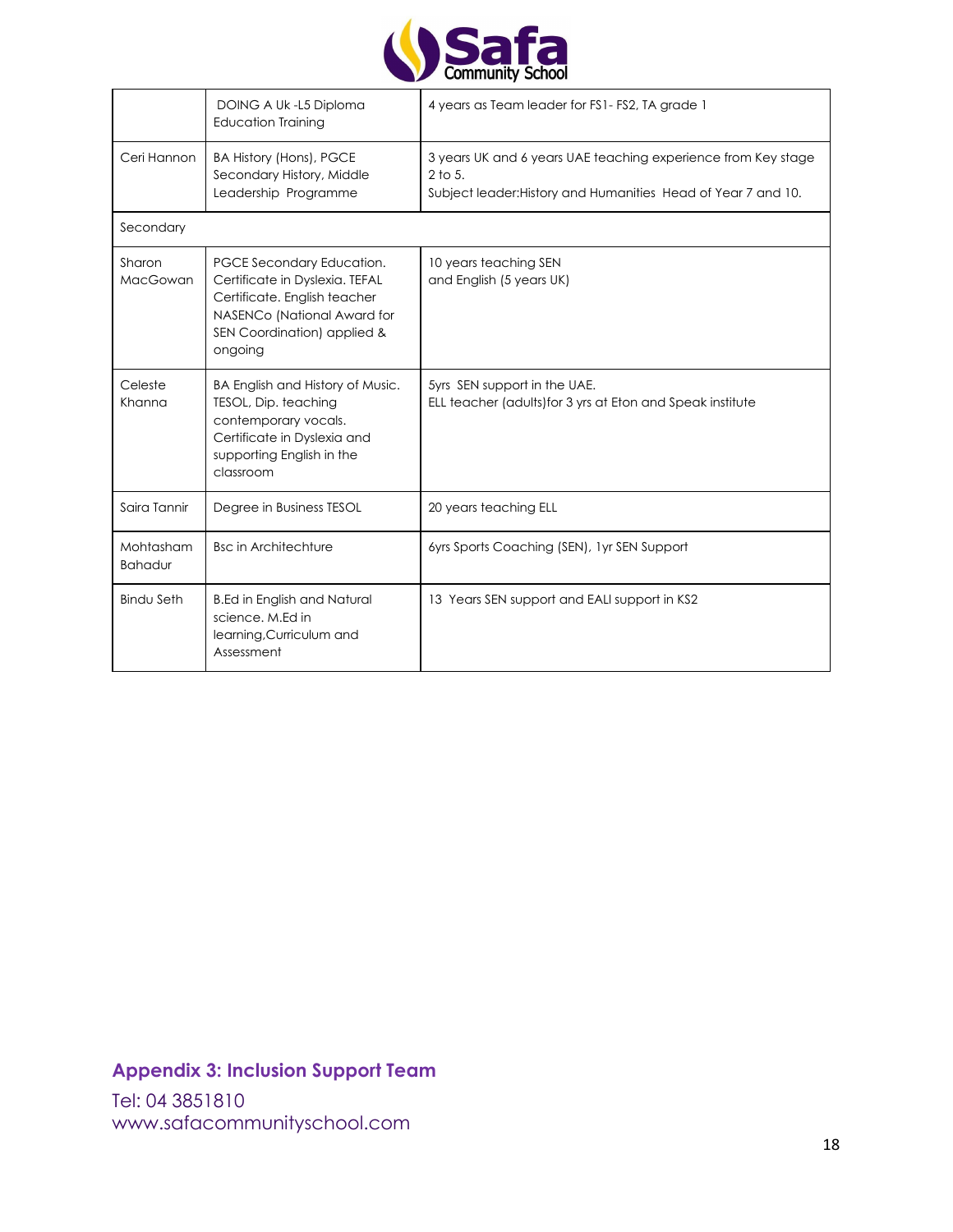

| Stephen Duckitt        | Principal                               |
|------------------------|-----------------------------------------|
| Nadine Hutchinson      | Assistant Principal: Inclusion Champion |
| Sameer Merchant        | <b>Inclusion Governor</b>               |
| Samantha Gill          | Primary SENDCo                          |
| <b>Bethan Williams</b> | <b>KS2 SENDCo</b>                       |
| Cher Green             | Assistant Head Foundation Stage         |
| Linda Marmion          | <b>Assistant Head Year 1-3</b>          |
| <b>Justin Lewis</b>    | Assistant Head Year 4 - 6               |
| <b>Lindsey Stones</b>  | <b>Assistant Head KS3</b>               |
| Carmen Benton          | Secondary Pastoral Support              |
| Rehab Khaliffa         | <b>Head of Arabic</b>                   |
| <b>Tracey Gallon</b>   | <b>Head Teaching Assistant</b>          |
| Kranti Rebello         | <b>School Nurse</b>                     |
| Sam Hearn              | Parent representative                   |